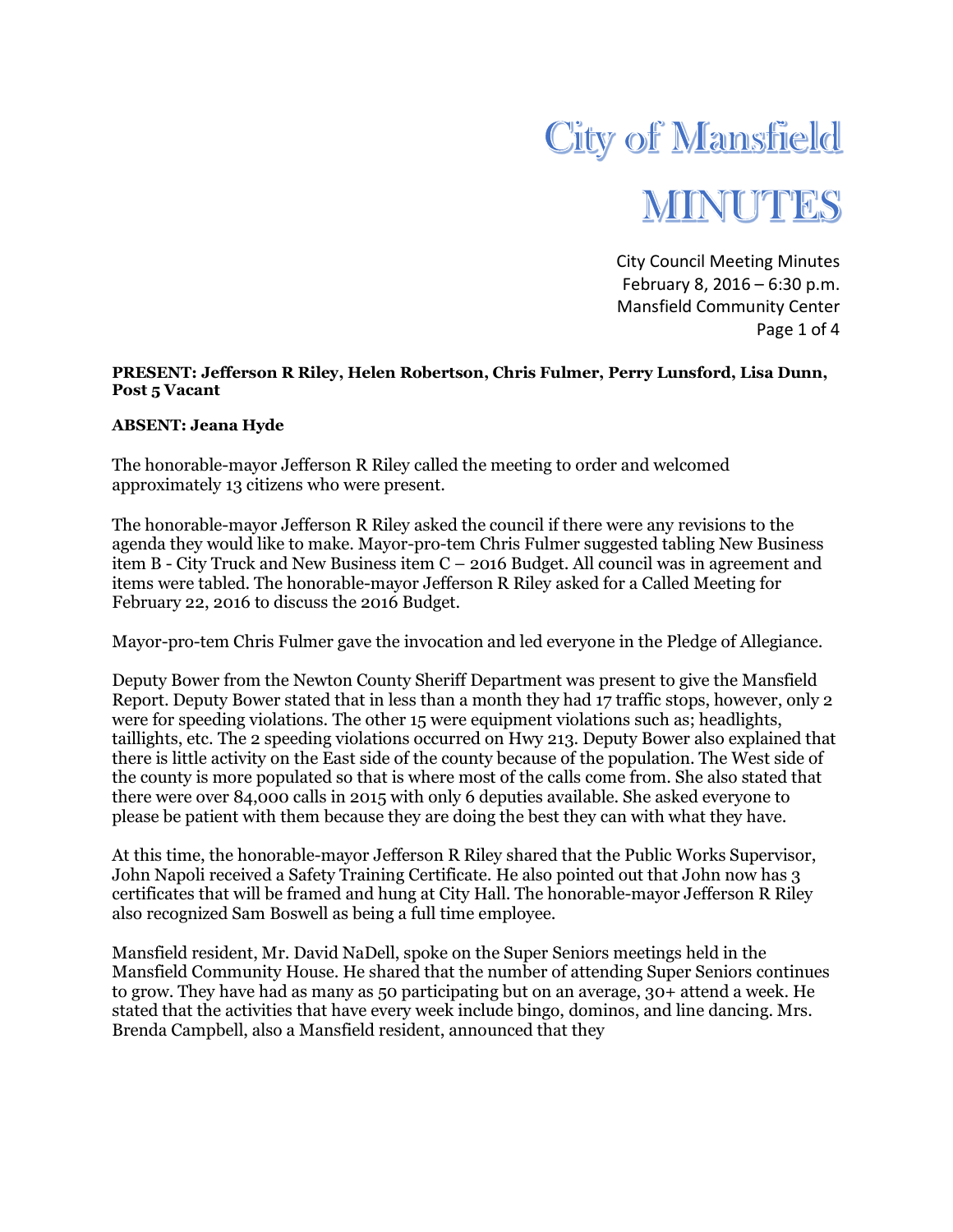City Council Meeting Minutes February 8, 2016 – 6:30 p.m. Mansfield Community Center Page 2 of 4

have now started an exercise session as well. Mr. NaDell reminded everyone that the meetings are every Tuesday from  $10a - 2p$ . They also have a "lunch" around 11:30a. The honorable-mayor Jefferson R Riley thanked Mr. NaDell and his wife Renay for their hard work and everything they do for the Super Seniors.

John Douglas, our Newton County Commissioner, was next to speak. Commissioner Douglas announced that he is going to be a grandpa for the first time to twin boys in July. Commissioner Douglas also talked about how the County is working on trying to keep the recycling bins empty. It will be an item on the agenda at the next Newton County Commissioners meeting to discuss privatizing the hauling since the recycling is already privatized. Commissioner Douglas also brought up the responsibilities of the Newton County Commissioner Chairman. He began by saying right now the only responsibility the chairman has is the Road department and the County Manager runs everything else and under the new form of government, the commission chairman will no longer have the road department. The County manager will have that as well. Now the question becomes, should the commission chairman be a full time, paid position at \$100,000 per year with no responsibilities? This question has been sent to the legislator. The honorable-mayor Jefferson R Riley asked this question, "For years the commission chair has been elected by the people to run the county will all the responsibilities, when did it change?" Commissioner Douglas answered that in 2011, 3 commissioners voted to take away all the responsibilities of the commission chair except for the Road Department. The Road Department is in the Enabling Legislation so they could not take it away without going before the legislation in Atlanta. The honorablemayor Jefferson R Riley asked, does that not take away from the elected officials? Commissioner Douglas answered that one of the issues that has been brought up is referendum and should they change. He went on to say that Chairman Ellis is in favor of the referendum and so is Commissioner Henderson. Councilman Perry Lunsford spoke up and said that he thought it was a great idea to have a professional manager. Commissioner Douglas explained that with a full time County Manager professional the salary rates are from \$125,000 to \$140,000. Commissioner Douglas expressed his concern for the county to pay out that amount of money to someone with no responsibilities other than being a chief cheerleader for the county and the other one just taking care of roads. The honorable-mayor Jefferson R Riley asked is the county Commissioner Chairman will manage the County Manager and Commissioner Douglas answered, no. He said that the county manager would answer straight to the county commissioners and not the county commission chairman. At this time the honorablemayor Jefferson R Riley explained an issue the City had last summer. He said that Chairman Ellis called him on a Thursday and said the county was going to start paving Kellogg Avenue and Lloyd Road the following Monday, still no paving has been done. The honorable-mayor Jefferson R Riley said he was curious to why they promise to do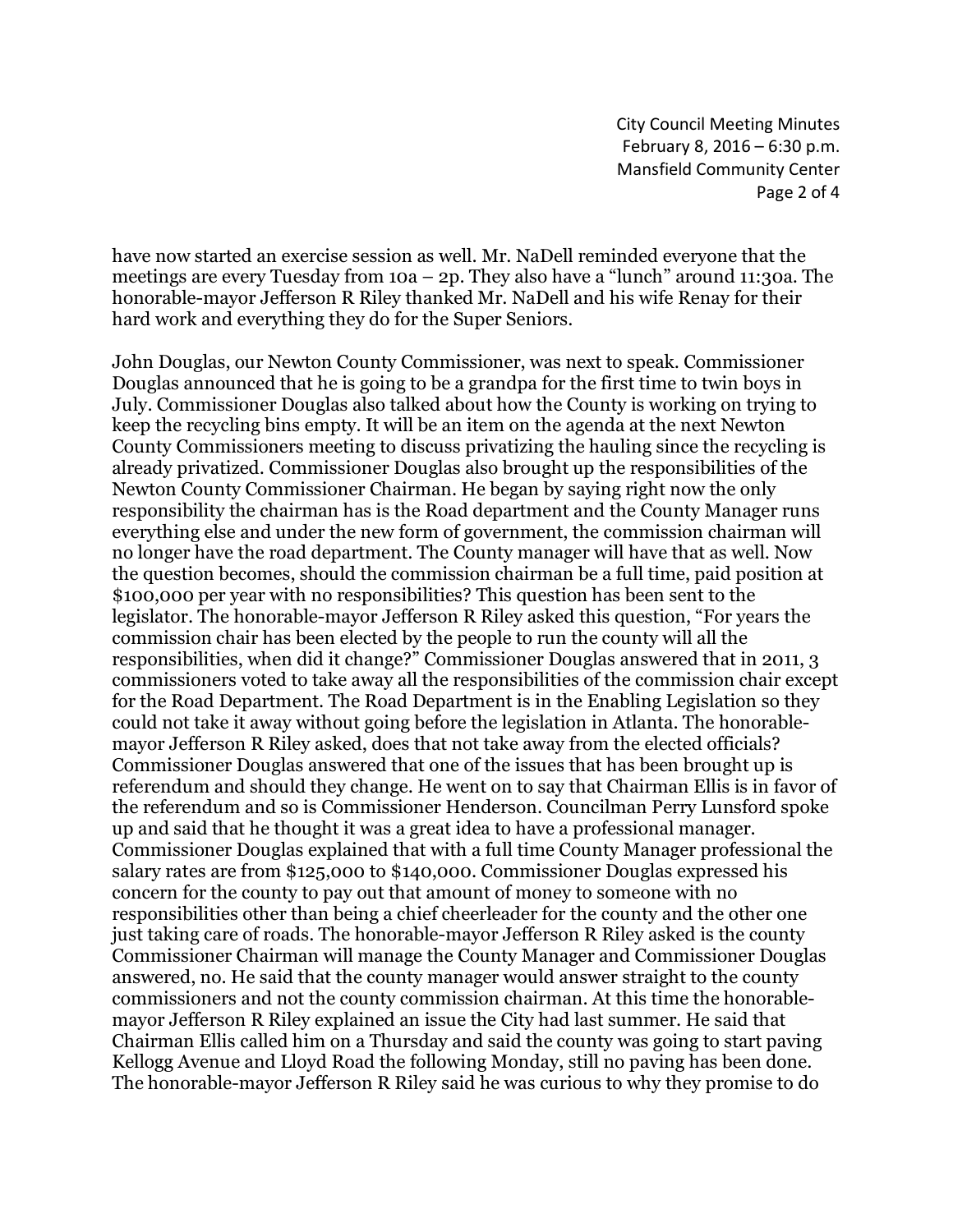City Council Meeting Minutes February 8, 2016 – 6:30 p.m. Mansfield Community Center Page 3 of 4

things over and over and never follow through. Commissioner Douglas said he would check with them tomorrow and get back with him. The honorable-mayor Jefferson R Riley addressed another issued to Commissioner Douglas. He explained that there is a small lot across the street from the elementary school that the City owns. When the school has an event take place the people are parking in the Methodist Church parking lot, up and down the roads and now they are starting to park across Hwy 11 at the Tabernacle of Praise lot making it very dangerous. The City offered to provide the empty lot to the school for additional parking. Some citizens approached Chairman Ellis about paving the lot and Chairman Ellis told the City to cut down some trees and after that he would pave the lot. It has never been paved. Commissioner Douglas said he would check on this as well and get back to the mayor.

At this time Vicki Cowan asked if citizens will be able to speak at a called meeting like at a normal meeting. The honorable-mayor Jefferson R Riley explained that he was unsure of the proper procedure for a called meeting but typically a called meeting is just a meeting to discuss a specific item or purpose. He explained that they come in and discuss that purpose then leave. He told Vicki if she had a budget item that she wanted to discuss that we can discuss it tonight and Vicki replied she has not seen a copy of the budget so she didn't know what was on it. The honorable-mayor Jefferson R Riley explained how the budget has to be posted at City Hall for 30 days before they can vote on it an since it has not been posted, the called meeting for February 22, 2016 has been cancelled. Mansfield resident, Paul Campbell, asked if a citizen has a question about the budget was there a procedure to follow. The honorable-mayor Jefferson R Riley answered saying, you present the question or issue in writing to City Hall and the Mayor, Mayor Pro Tem and Treasurer will discuss it and come up with an answer.

Mansfield resident, Brenda Campbell, asked what the yellow flags on Hwy 11 was for and Public Works Supervisor, Mr John Napoli, answered that AT&T are getting ready to put phone line underground.

The honorable-mayor Jefferson R Riley asked for a motion to approve the January 2016 Council Meeting Minutes and Councilwoman Lisa Dunn made the Motion. Councilwoman Helen Robertson gave the Second and they were approved by a unanimous vote.